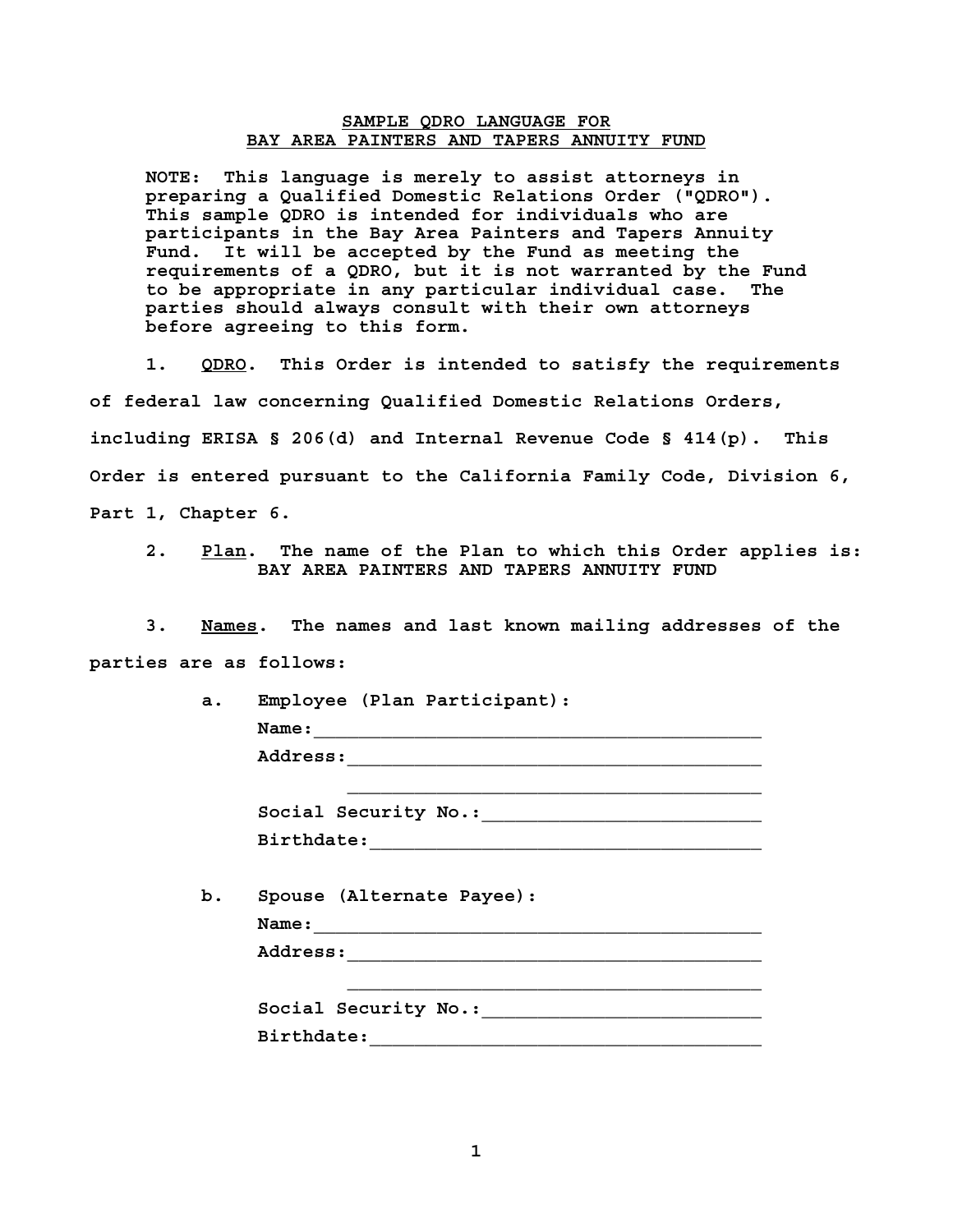**4. Period of Marriage. It is agreed that the Period of Marriage was from the date of marriage specified below to the date of separation specified below:** 

> **Date of Marriage: \_\_\_\_\_\_\_\_\_\_\_\_\_\_\_\_\_\_\_\_\_\_\_\_\_\_**  Date of Separation:  **For purposes of this QDRO:**

 **a. If the marriage occurred on or before the 15th of a month, the Employee and Spouse will be deemed to have been married the entire month.** 

 **b. If the marriage occurred after the 15th of a month, the Employee and Spouse will be deemed not to have been married for that month.** 

 **c. If the separation occurred on or before the 15th of a month, the Employee and Spouse will be deemed not to have been married for the entire month.** 

 **d. If the separation occurred after the 15th of a month, the Employee and Spouse will be deemed to have been married for the entire month.** 

 **5. Conditions Precedent. No retirement benefits are payable under this QDRO unless the following two conditions are met:** 

 **(i) The Employee has a vested benefit under the Plan, and** 

 **(ii) The Plan has been served with a valid copy of this QDRO and has determined that it is a qualified domestic relations order as that term is defined under federal law.** 

 **6. Plan Administration. The Plan is an individual account retirement plan. No benefits are payable under the Plan until the** 

**2**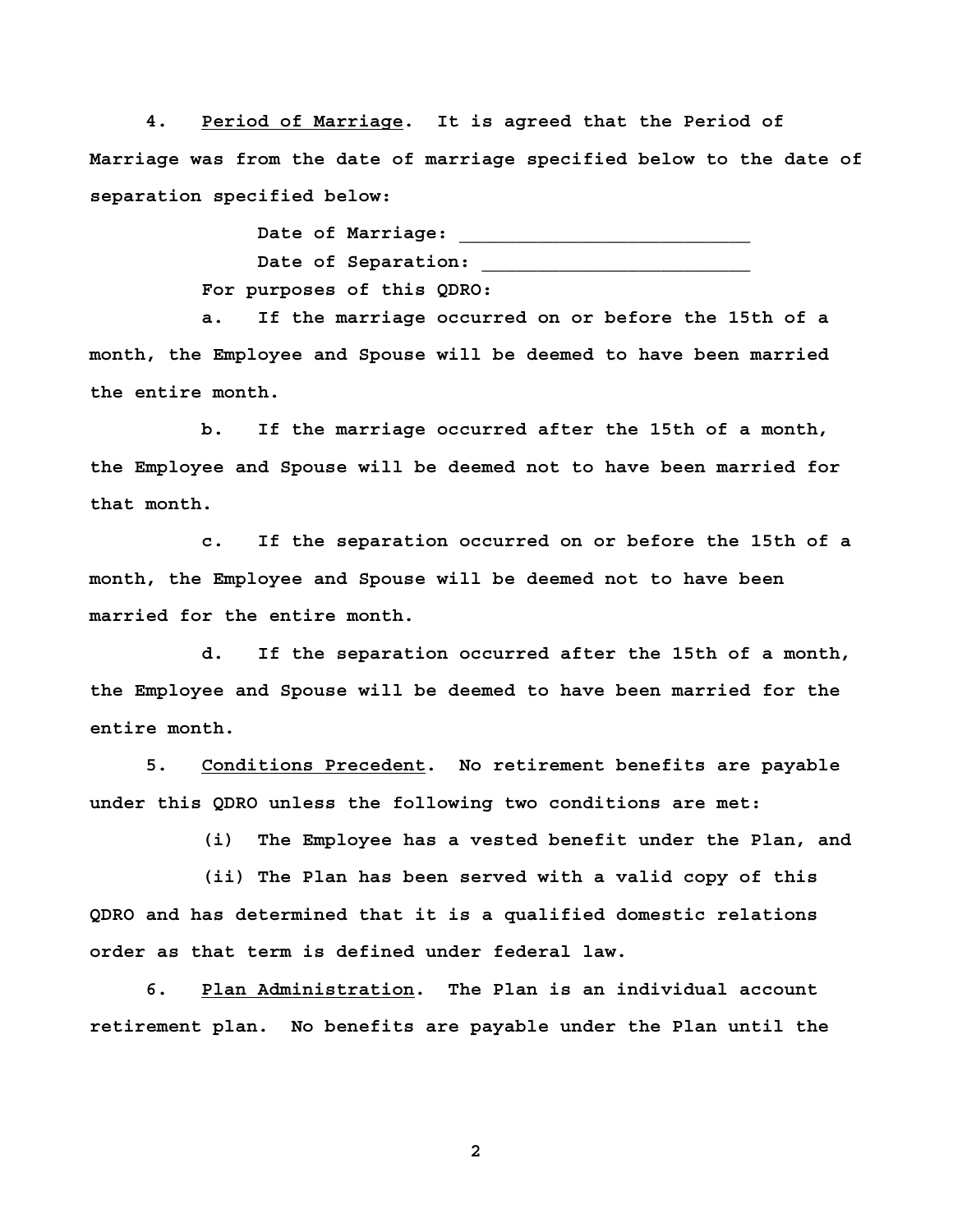**recipient applies for them by filing with the Plan office such forms as may be required by it from time to time.** 

 **7. Spouse's Benefit. The Spouse is hereby awarded a Spouse's Benefit, the amount of which is determined as provided in this Paragraph 7. The Spouse's Benefit shall be one-half of the Total Community Benefit. For purposes of this Order, the Total Community Benefit on \_\_\_\_\_\_\_\_\_\_\_\_\_\_\_\_\_\_ has been determined by the parties to be \$\_\_\_\_\_\_\_\_\_\_\_\_, plus any earnings thereon (or minus any losses) after that date.** 

 **8. Spouse's Subaccount. Within a reasonable time after its receipt of this Order, the Plan shall create a subaccount in the name of the Spouse, which can be distributed to the Spouse without regard to whether the Employee is eligible to receive a distribution. If the Employee dies before the subaccount begins to be distributed, the subaccount will be distributed to the Spouse within one year of the Employee's death. If the Spouse dies before the subaccount begins to be distributed, the subaccount will be distributed to the beneficiaries named by the Spouse in a writing filed with the Plan prior to the Spouse's death. If no such beneficiaries are named, the subaccount shall be distributed in equal shares to the then living children of the Employee and the Spouse. If none of the foregoing provisions apply, the subaccount shall become part of the Employee's account.** 

 **9. Form of Benefit. When eligible to receive benefits from the subaccount, the Spouse may elect any form of payment that would be available to any unmarried participant in the Plan. In no event** 

**3**